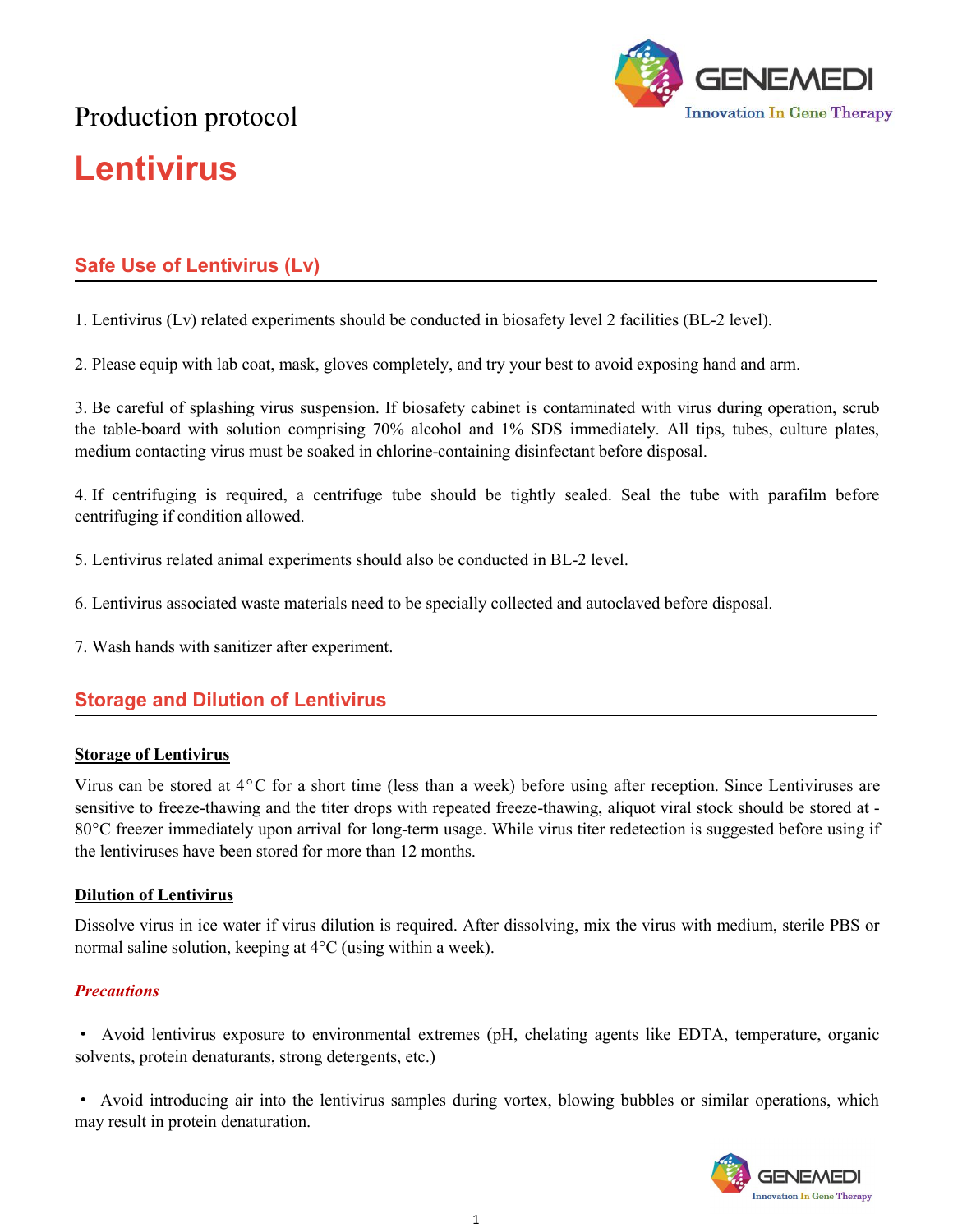· Avoid repeated freezing and thawing.

· Avoid exposing to "regular" plastics (especially polystyrene or hydrophobic plastics) for prolonged periods in liquid phase. Most lentivirus viruses are very sticky and loss can occur if exposed to regular plastics, including tubes, cell culture plates, pipette tips, if not frozen. It is best to store lentivirus in siliconized or low protein binding tubes. Pluronic F-68 used at 0.01%-0.1% in the formulation buffer will minimize sticking if regular plastics are used.

· Avoid diluting lentivirus into low salt solution. Some lentiviruses aggregate in low salt solution, which will be non-infectious.

# **Introduction of Lentivirus**

Lentivirus (lente-, Latin for "slow") is a genus of retroviruses, causing chronic and deadly diseases by long incubation periods in human or other mammalian species [1]. To date, 5 serogroups have been recognized according to the vertebrate hosts they are associated with (primates, sheep and goats, horses, domestic cats, and cattle). Among them, the primate lentiviruses are distinguished by the utilization of CD4 surface protein as a receptor and the absence of dUTPase [2]. Derived from HIV-1, lentiviruses can integrate a significant amount of viral cDNA into the host genome, mediate stable and long-term transgene expression, and efficiently infect dividing cells and nondividing cells, which makes lentivirus an attractive gene delivery vehicle in most cell types [3].

Considering the key safety concerns during the use of HIV-derived lentivirus vectors, recombinant lentivirus has been designed and widely used for gene delivery in most cell types. As a research tool used to introduce a gene product into *in vitro* systems or animal models, lentiviral vector has been put into large-scale efforts to downregulate or up-regulate gene expression in high-throughput formats, allowing researchers to examine the necessity and effects of transgenes in disease model systems, which is an indispensable for the discovery of novel transgenic drugs.

Nowadays, several generations of lentivirus packaging system are developed, in which the second-generation lentivirus vector and the third-generation lentivirus vector are the two most popular ones. The current method of the recombinant lentivirus production in Genemedi is based on three plasmids co-transfection system, involving the cotransfection of 3 plasmids (lentivirus series plasmid containing gene of interest (GOI) pLv-GOI, envelope expressingplasmid pMD2G and packaging plasmid pSPAX2) into 293T cells to generate lentivirus vectors.

# **Protocol Overview**

A schematic overview of recombinant lentivirus production is shown in Figure 1. The first step is to clone the gene of interest (GOI) into an appropriate LTR/MCS containing vectors.

The recombinant expression plasmid is co-transfected into the 293T cells with envelope expressingplasmid pMD2G and packaging plasmid pSPAX2, which together supply all of the trans-acting factors required for lentivirus replication and packaging in the 293T cells. Recombinant lentivirus particles are prepared from infected 293T cells and may then be used to infect a variety of mammalian cells.

Upon infection of the host cell, virus genome ssRNA should be converted into double-stranded DNA in order for

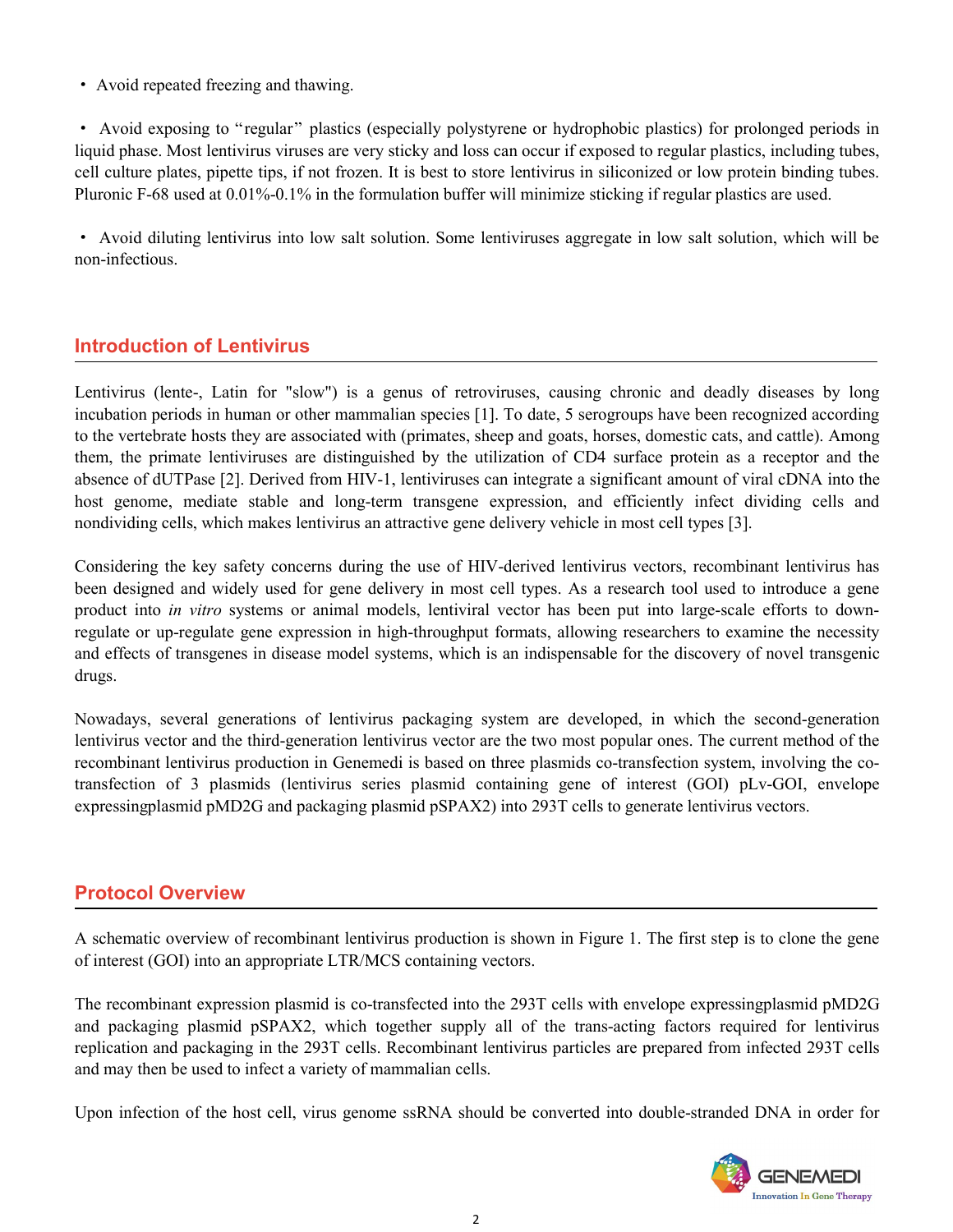gene expression and virus replication. Together with other viral proteins, the newly synthesized DNA constitutes an integration-competent nucleoprotein complex, migrating into host cell nucleus and mediating integration of viral DNA into host chromatin. Integrated viral DNA, named as provirus, becomes part of host genome and serves as a transcription template for the synthesis of viral mRNA and genomic RNA. Following the synthesis of viral genomes and proteins, the viral components are assembled together to produce new virions, the virus particles then bud out of host cell and undergo a maturation step to generate infectious lentivirus.



Figure 1. Lentivirus packaging experiment flow chart.

# **Experimental Materials**

### **Virus Packaging System**

A three-plasmid system is used for packaging recombinant lentivirus (rLv) in this handbook, which includes a lentivirus series vector (pLv) that can be cloned into engineering sequences for gene overexpression, RNA interference and CRISPR/Cas9 gene knockouts, an envelope expressingplasmid pMD2G and a packaging plasmid pSPAX2. For more information regarding how to choose the right lentivirus vector for different experimental purpose, please consult our technical support.

### **Bacterium Strain**

E.coli strain DH5ɑ is used for amplification of vectors.

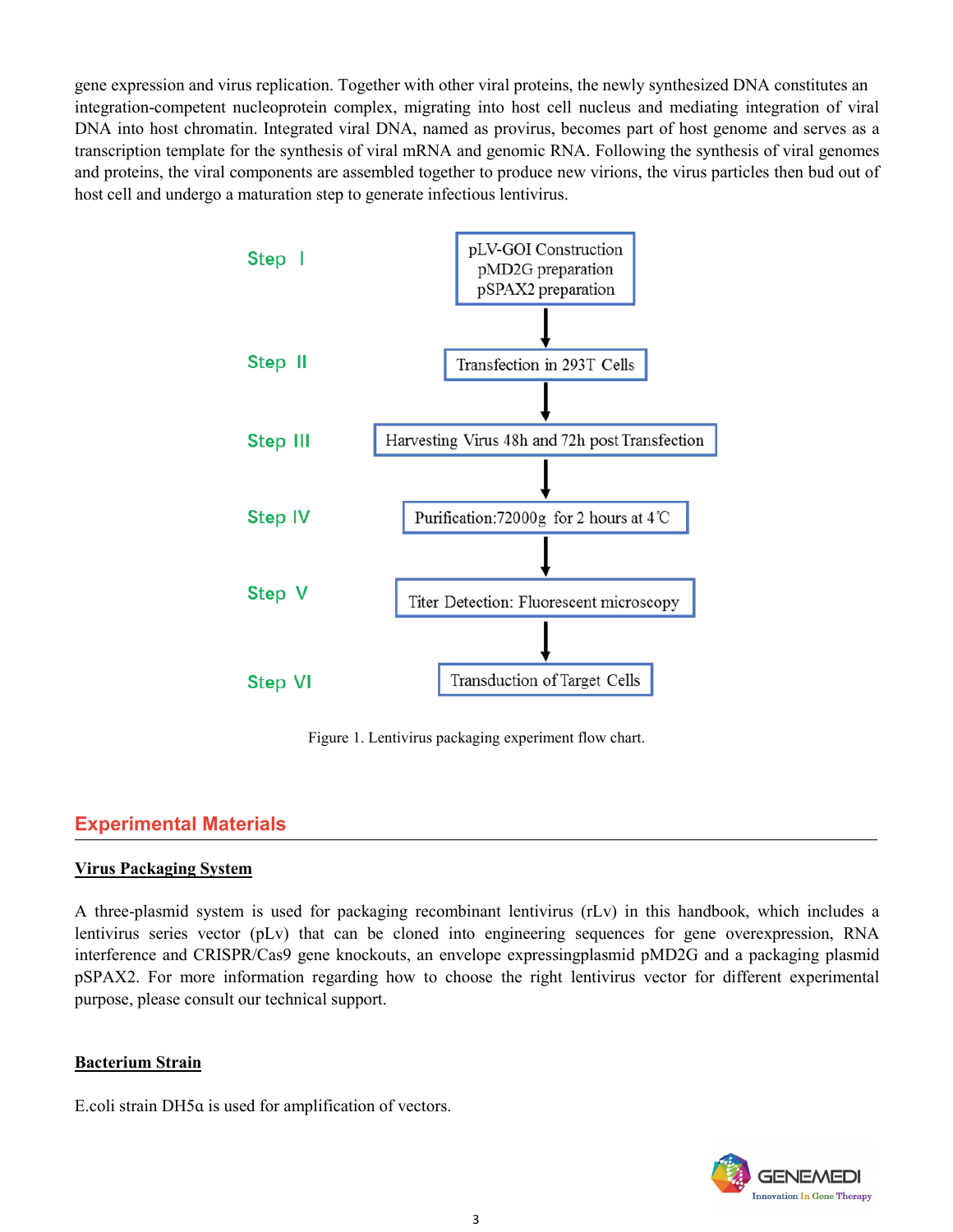### **Packaging Cell Line**

293T is the virus packaging cell line that can facilitate initial production, titer detection of lentivirus. It is an epithelial-like cell line required for lentivirus replication, and grows into a monolayer when confluent.

The complete growth medium of 293T is Dulbecco's Modified Eagle Medium (DMEM) supplemented with 10% Fetal Bovine Serum (FBS) and 1% Penicillin-Streptomycin (Pen-Strep). For a continuous culture, cells should not exceed 70% confluence to maintain proper characteristics. Usually, starting from cell passage number one, optimal results can be obtained within 30 passages. Once reached, it is best to start a new culture from another frozen stock in case of any unexpected mutations and unhealthy growth. Therefore, banking your own 293T frozen stocks is very important to ensure experimental integrity and continuity. Freezing cellsat the logarithmic phase will improve postthaw viability.

Note: To maintain cells in a healthier condition and improve production efficiency of lentivirus, it is recommended to use our Genemedi anti-mycoplasma reagent CurePlasma™.

#### **Other Materials and Reagents**

Gene of interest LB broth Agar and Agarose Kanamycin Ampicillin 70 and 100% ethanol Sterile PBS Chlorine bleach DNA gel apparatus and power supplies Class II Biosafety Cabinet 37℃ orbital shaker 37℃ bacteria incubator 37℃, 5% CO<sup>2</sup> incubator 15- and 50-ml conical tubes 25- and 75-cm<sup>2</sup> tissue culture flasks Ultracentrifuge (Beckman) or equivalent with SW28 rotor Low-speed swinging-bucket centrifuge Microcentrifuge Centrifuge tube (thick-wall polycarbonate tube with cap)

# **Packaging and Concentration of Lentivirus**

### **Vector Construction of Lentivirus**

Before lentivirus packaging, gene of interest should be constructed into lentivirus vector. Genemedi has plenty of premade lentivirus vector goods carrying some genetic tools in stock, such as lentivirus-LC3 autophagy flux detection biosensors, etc.

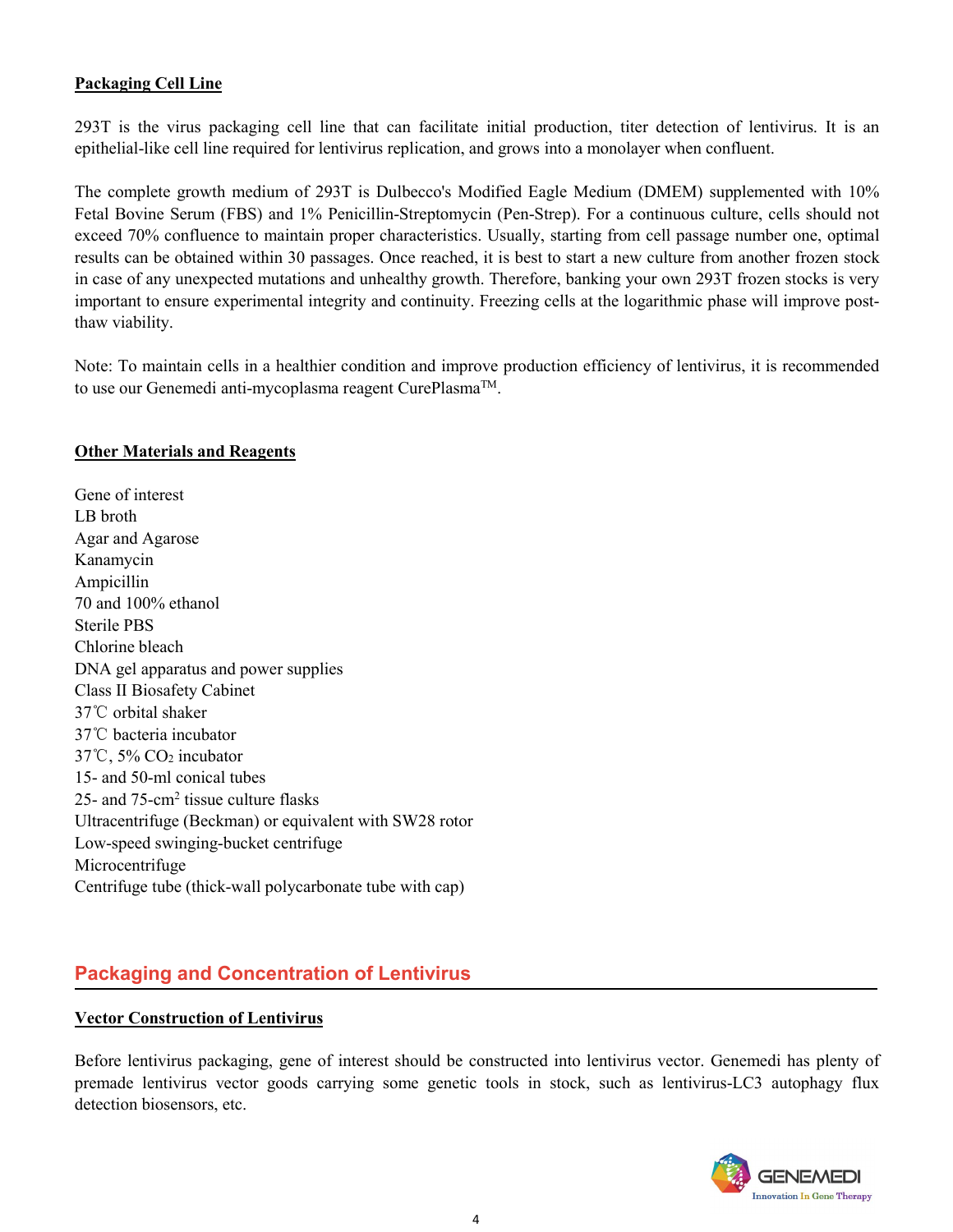*Note:*

In order to construct vectors quickly and efficiently, it is strongly recommended to use Genemedi- ClonEasy<sup>TM</sup> One *Step Cloning Kit*(*Cat. GM-GC-01/02/03*)*.*

# **Transfection of Virus Plasmids into 293T Packaging Cells**

- a. Propagate 293T cells in DMEM with 10% FBS and 1% pen/strep. The day before transfection, plate the cells in a 10cm dish such that the cells reach 70-80% confluency the next day. On the day of transfection, set up the 3 plasmid co-transfection as table 1.
- b. DMEM needs to be preheated to 37°C with water bath. LipoGene<sup>™</sup> transfection reagent needs to be warmed up to room temperature before use, and mix gently before use. Replace the transfection medium of 10cm dish with fresh medium 6 hours after transfection.
- c. To prepare viral plasmids for each reaction using a 60-mm dish:

| Component      | Amount      |
|----------------|-------------|
| pLv-GOI vector | $10\mu$ g   |
| pMD2G          | $5\mu$ g    |
| pSPAX2         | $10\mu$ g   |
| LipoGene™      | $100 \mu l$ |

# **Table 1. Plasmid and transfection reagent required for transfection.**

d. Mix plasmids with transfection reagent in DMEM and add drop-wise to pre-seeded 293T cells. Incubate in 37℃, 5% CO2 and refresh with complete culture medium in 6 hours.

# *Note:*

- 1. A detailed protocol of the transfection reagent can be referred to Genemedi LipoGene<sup>TM</sup> Transfection Reagent *User Manual.*
- *2. Cells should be in a healthy growth state for use prior to transfection.*

# **Harvest Virus**

Collect the supernatant containing lentivirus particles 48 hours and 72 hours later after transfection, respectively. Replace fresh DMEM culture medium after the collection of supernatant at 48h.

# **Virus Purification**

- a. After collecting virus twice, discard the transfected 293T cells and filter the collected supernatant with 0.45μM filter membrane to an ultracentrifuge tube.
- b. Centrifuge at 72000g for 2 hours at 4℃.
- c. Then discard the supernatants and resuspend the lentivirus deposition with 500  $\mu$  l fresh medium and keep at -80℃ or in liquid nitrogen for long time storage.

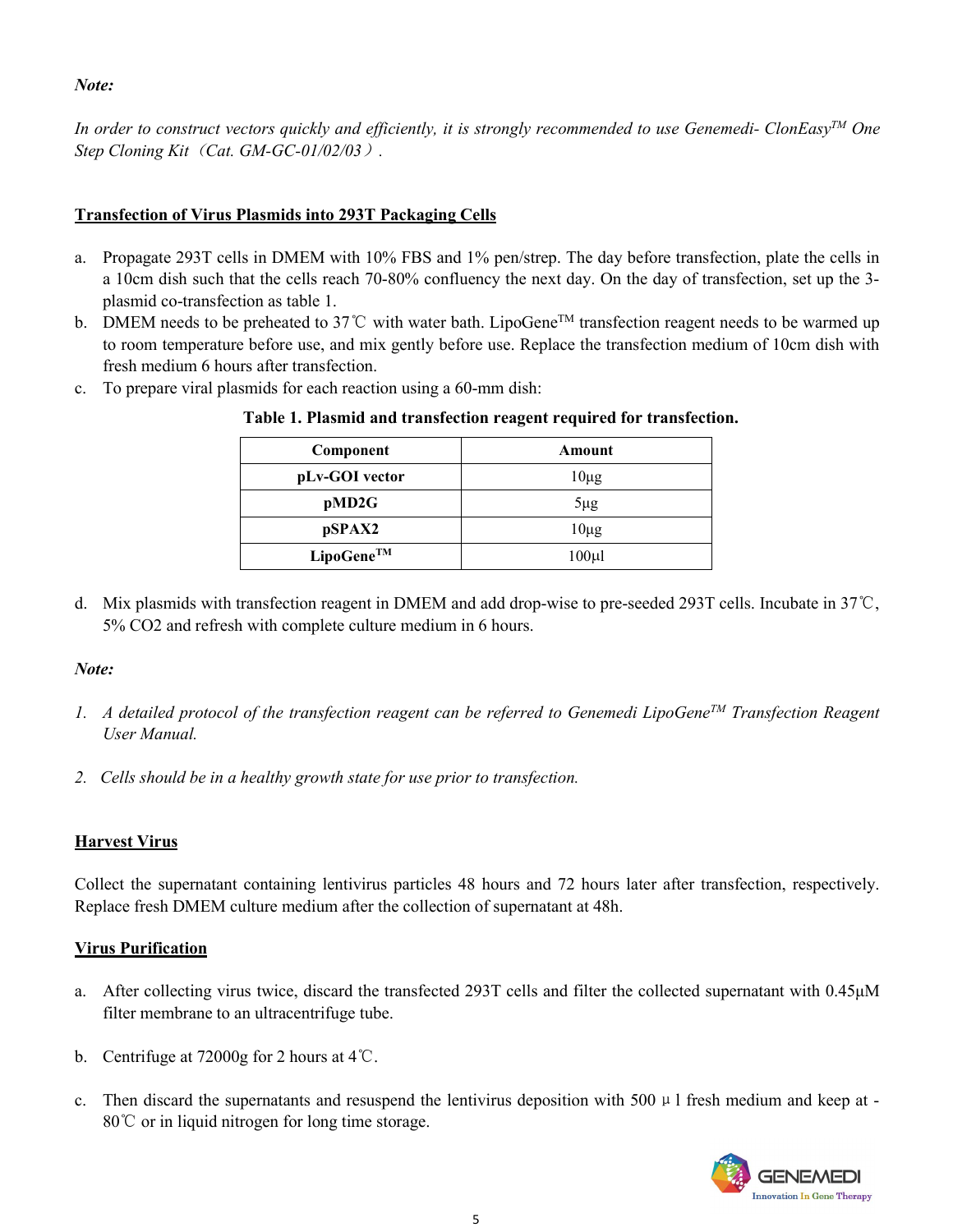# **Titration of Purified lentivirus**

Determine lentivirus titer with fluorescent microscopy.

- 
- a. Seed 293T  $1\times10^4$  cells/well in a 96-well plate one day in advance.<br>b. Perform gradient dilution of the lentiviral particles to 1:10, 1:100, 1:1000, 1:10^4, 1:10^5, 1:10^6 in 100ul final volume in culture medium.
- c. Total 100μl viral particle mixture should be added to each well with at least 3 replicates per virus.
- d. Two days post infection, count the fluorescent positive cells using fluorescent microscopy and select the dilution factor with a proper fluorescent positive proportion (10%-30% positive cells/well). Count the triplicates and average the number of positive cells.
- e. Estimate the lentivirus titer using the following formulation: Viral titer  $(TU/ml)$  = number of fluorescent positive cells  $\times$  10  $\times$  dilution.

# **Transduction of Target Cells**

This protocol is for the stable cell line construction based on puromycin selection.

### *Note:*

MOI: multiplicity of infection, is the number of viral particles to infect one cell. An optimization test of MOI is strongly recommended as the real MOI to certain cells may be affected by the operations and methods of dealing *with viruses in dif erent labs.*

# **Cell Preparation**

Plate robust target cells into 24-well plates at a density of 1 x 10<sup>5</sup>/ml one day in advance.

### *Note:*

The number of planted cells depends on the growth rate of the relevant cell line. 50% to 70% confluence should be *reached on the following day.*

# **MOI Test of Lentivirus**

- a. Prepare the virus in 10-fold dilution gradient, and ensure the MOI is within a range of 3 to 1000.
- b. Day 0: Plate target cells in good condition at a density of  $1 \times 10^5$  /ml into 96-well plates, 100 µl per well. Incubate at 37℃ overnight.

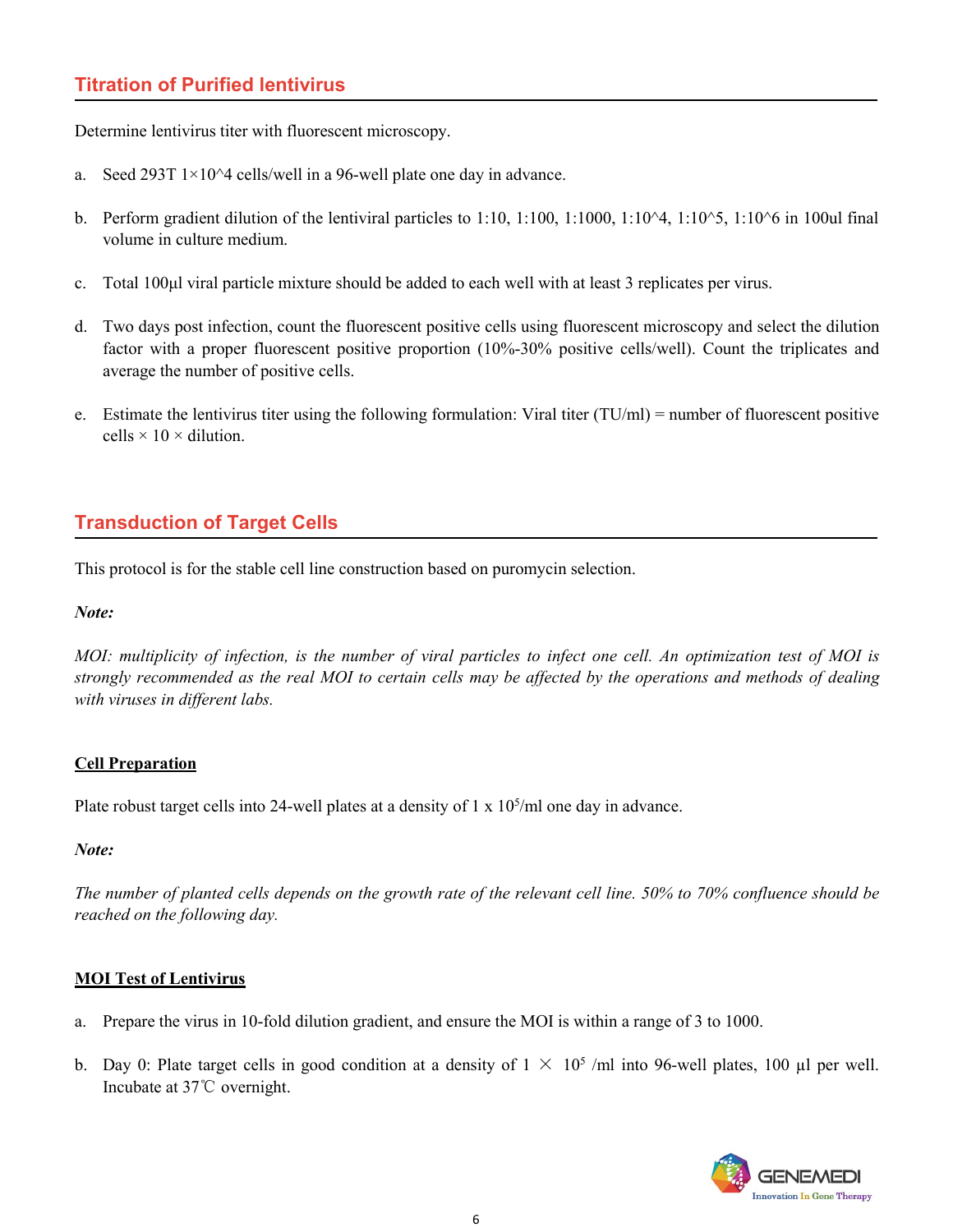- c. Day 1: Prepare virus in a six-MOI gradient, and dilute proper amount of virus suspension in complete culture medium of target cell to a final volume of 100  $\mu$ l (setting MOI = 3, 10, 30, 100, 300, 1000). Add diluted viruses to pre-seeded cellsand incubate for 4 to 8 hours at 37℃, then refresh the medium to remove viruses.
- d. Day 3: Detect fluorescence with a microscope. Calculate MOI based on the ratio of fluorescent cells.

### *Note:*

If the virus is not fluorescence-labeled, MOI can be determined by qPCR, WB, IF, IHC, etc.

| <b>Cell line</b>   | <b>MOI</b> range | <b>Auxiliary infection reagent polybrene</b> |
|--------------------|------------------|----------------------------------------------|
| K562               | $20 - 40$        | Need                                         |
| Jurkat             | $50 - 80$        | N <sub>o</sub>                               |
| kasumi             | $10 - 30$        | N <sub>o</sub>                               |
| NB <sub>4</sub>    | $50 - 80$        | N <sub>o</sub>                               |
| U937               | $20 - 40$        | Need                                         |
| THP-1              | $50 - 80$        | Need                                         |
| <b>GBC-SD</b>      | $30 - 50$        | N <sub>o</sub>                               |
| H929               | $100 - 150$      | N <sub>o</sub>                               |
| H1299              | $1\sim3$         | Need                                         |
| 95 <sub>D</sub>    | $2\sim 4$        | Need                                         |
| A549               | $20 - 40$        | Need                                         |
| $SPC-A-1$          | $100 - 150$      | Need                                         |
| 7402               | $10 - 15$        | Need                                         |
| Hep 3B             | $10 - 30$        | Need                                         |
| Hep G <sub>2</sub> | $10 - 30$        | Need                                         |
| <b>SMMC-7721</b>   | $10 - 30$        | Need                                         |
| Huh-7              | $10 - 30$        | Need                                         |
| Hela               | $10 - 30$        | Need                                         |
| <b>HOS</b>         | $20 - 40$        | Need                                         |
| Hep-2              | $10 - 30$        | Need                                         |
| $HL-60$            | >100             | Need                                         |
| <b>HT-29</b>       | $10 - 30$        | Need                                         |
| PKO                | $2\sim4$         | Need                                         |
| <b>SW480</b>       | $10 - 30$        | Need                                         |
| DLD-1              | $10 - 30$        | Need                                         |
| $SK-OV-3$          | $2\sim4$         | Need                                         |
| <b>SHG-44</b>      | $10 - 30$        | Need                                         |
| U251               | $1\sim3$         | Need                                         |
| <b>U87</b>         | $1\sim3$         | Need                                         |
| 293T               | $1\sim3$         | Need                                         |
| <b>HUVEC-2C</b>    | $10 - 30$        | Need                                         |
| $PC-3$             | $20 - 40$        | Need                                         |
| MDA-MB-            | $10 - 30$        | Need                                         |
| $MCF-7$            | $20 - 40$        | No                                           |
| <b>Tca8113</b>     | $10 - 30$        | Need                                         |

**Table 2. The lentiviral MOIs ofcommonly used cell lines.**

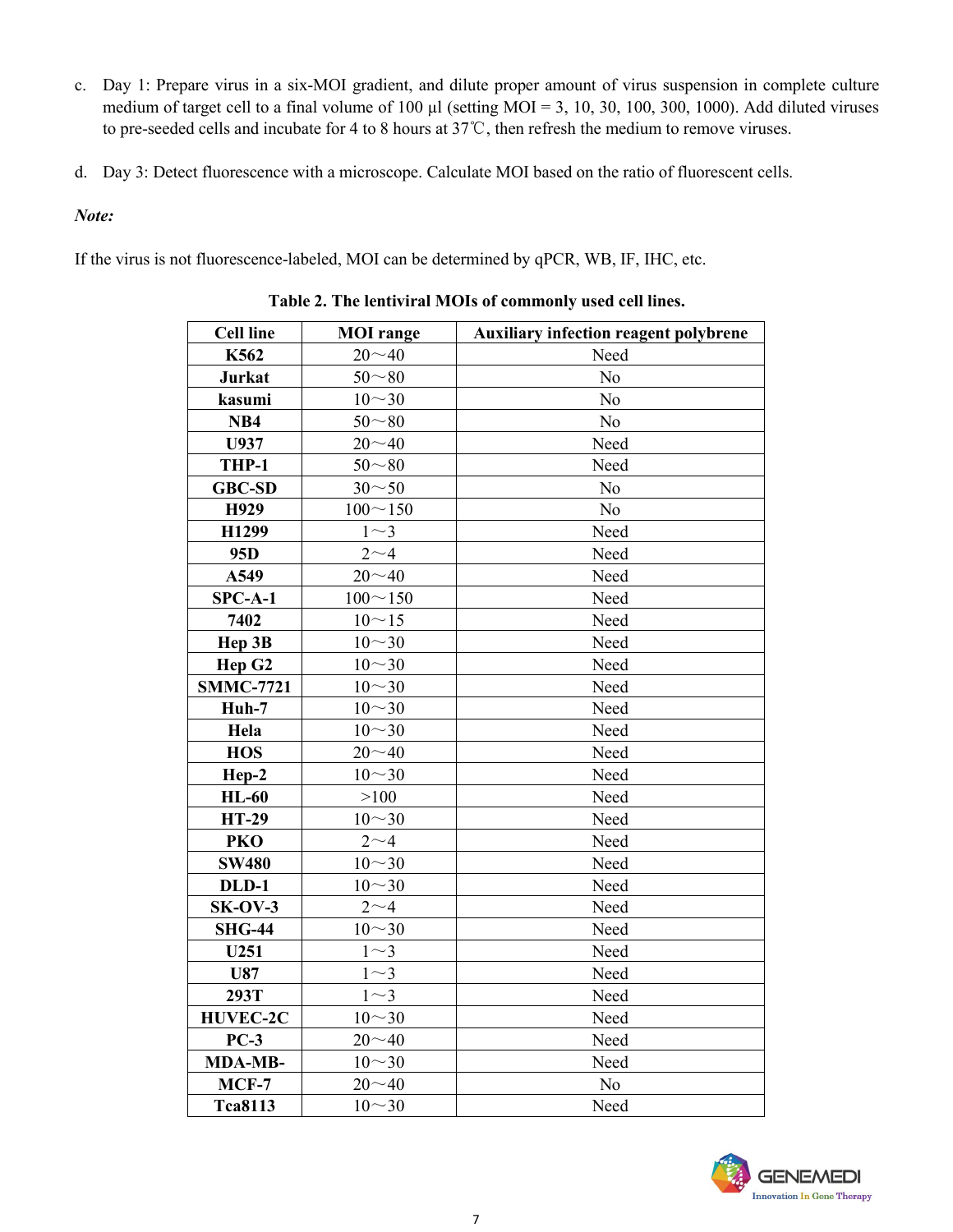| <b>RPE</b>      | $10 - 30$      | Need           |
|-----------------|----------------|----------------|
| <b>AGS</b>      | $100 \sim 150$ | Need           |
| <b>BGC-823</b>  | $100 \sim 150$ | Need           |
| <b>SGC-7901</b> | $10 - 30$      | Need           |
| <b>MKN-28</b>   | $20 - 40$      | Need           |
| <b>MKN-45</b>   | $20 - 40$      | Need           |
| $BxPc-3$        | $20 - 40$      | Need           |
| <b>CFPAC-1</b>  | $50 - 80$      | Need           |
| Panc-1          | $2\sim4$       | Need           |
| $HEC-1-B$       | $2\sim4$       | Need           |
| <b>NIH-3T3</b>  | $20 - 40$      | Need           |
| Raw264.7        | $10 - 30$      | No             |
| <b>CHO</b>      | $20 - 40$      | Need           |
| $HSC-T6$        | $10 - 30$      | N <sub>o</sub> |
| C6              | >100           | Need           |
| NRK             | $10 - 30$      | Need           |

### **Transduction**

- a. Before infection, virus should be melted on ice gently and resuspended in culture medium.
- b. Prepare the virus in 10-fold dilution gradient, and ensure the MOI is within a range of 3 to 1000.
- c. Remove the preceding medium and add lentivirus-containing medium with 1/2 volume of normal culture volume.
- d. Culture for 4 hours at 37 ℃ , and supplement fresh medium to normal volume. The recommended medium volume of lentivirus infection is displayed in the following table 3.
- e. Refresh the culture medium 24 hours post infection.

| Culture    | <b>Surface</b>        | Normal volume for cell | 1/2 Volume for lentivirus |
|------------|-----------------------|------------------------|---------------------------|
| 96-well    | $0.3$ cm <sup>2</sup> | .00 µl                 | $50 \mu$                  |
| $24$ -well | $2 \text{ cm}^2$      | 500 µl                 | $250$ µl                  |
| 12-well    | $4 \text{ cm}^2$      | ml                     | $500$ µl                  |
| 6-well     | $10 \text{ cm}^2$     | 2 ml                   | l ml                      |

#### **Table 3. The recommended medium volume during lentivirus infection.**

#### **Construction of Stable Transgenic Cell Lines**

48 hours post infection, change to fresh medium with puromycin. The recommended concentration of puromycin ranges from 1 to 10 μg/ml according to cell lines. Set the uninfected wild-type cells as control group and add equal volume and concentration of puromycin. Replace with fresh puromycin-containing medium every 2 or 3 days until the control group cells die out. Then choose one of the following steps according to experimental requirements.

a. Non-selecting monoclonal cells

Passage the infected cells and select with puromycin constantly. Freeze the cell mixture in continuous three passages.

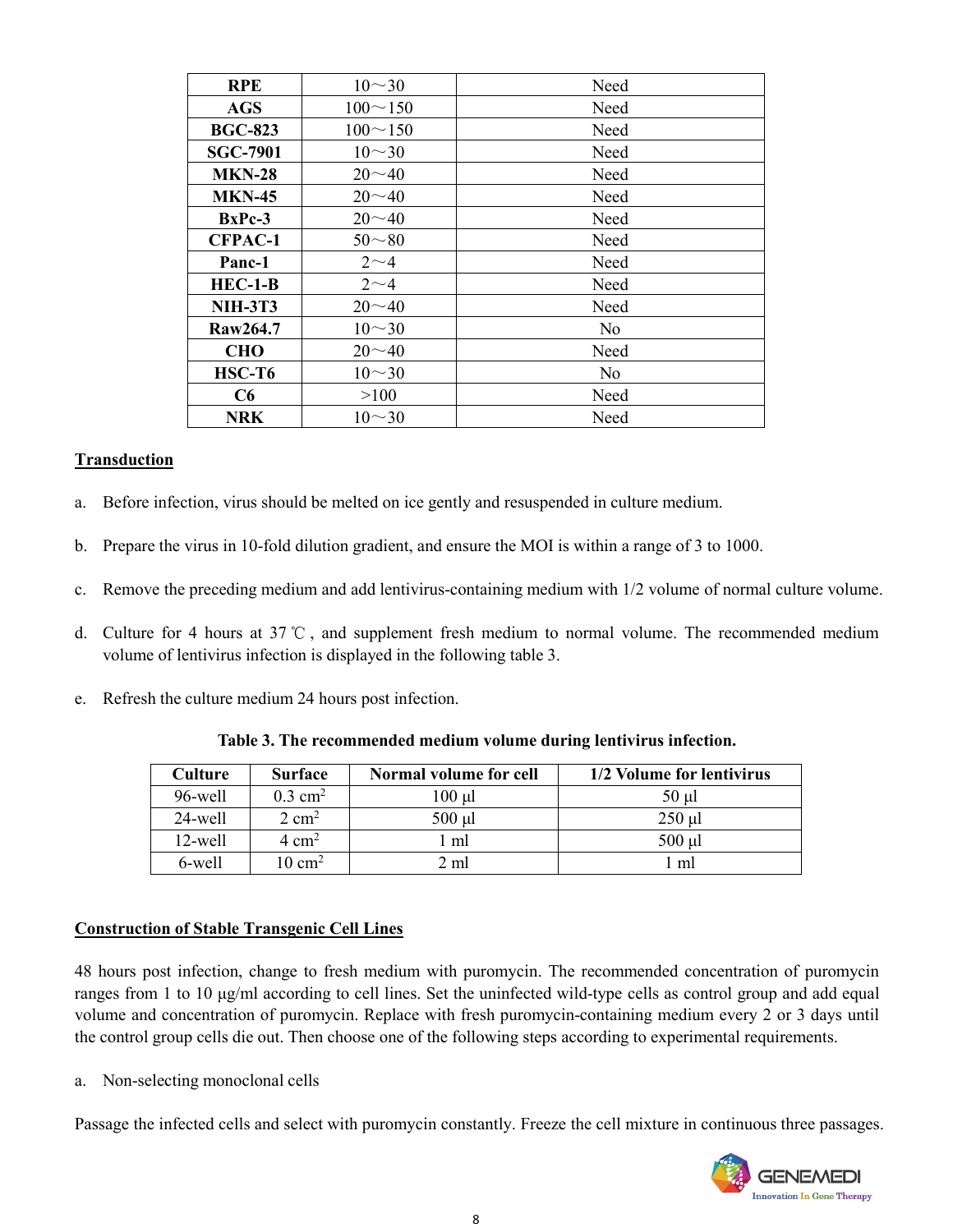Considering the heterogeneity, we recommend selecting monoclonal cell for a confirmed phenotype.

# b. Selecting monoclonal cells

Select at least five monoclonal cells after infection and puromycin selection, and propagate in puromycin-containing medium. Detection the expression of target genes using western blot or qPCR. Choose the stable cell line with proper expression level oftarget genes to passage three generations and freeze the stable cell line.

### *Notes for infection of special cell lines:*

### 1. Suspension cells

We recommend using flat fillet centrifuging transfection to infect suspension cells or semi-suspension cells. Add virus suspension into cell culture dish, sealing tightly, and centrifuge at low speed of 200g for 1 hour in the flat fillet centrifuge. Place cells in cell culture incubator after centrifuging transfection. If the flat fillet centrifuge is inaccessible, you can suspend the cells and transfer cells into centrifuge tubes, followed by low-speed centrifuge, and discard the most of supernatant. Add virus suspension into the tubes, resuspending cells, place it at room temperature for 15 min (no more than 30 min), and transfer the cells and virus suspension into plate to culture. Replace with fresh culture medium the next day.

### 2. Cells difficult to infect

For cells difficult to infect, like DC cells, we recommend repeated infections. Replace with fresh virus suspension 24 hours after the first infection. Repeated infections can increase the infection efficiency markedly.

### 3. Non-dividing primary cells

We recommend high-titer adenovirus to infect these cells like BMSC.

# **References**

1. Salgado CD and JM Kilby. (2009). Retroviruses and other latent viruses: the deadliest of pathogens are not necessarily the best candidates for bioterrorism. J S C Med Assoc 105:104-6.

2. Piguet V, O Schwartz, S Le Gall and D Trono. (1999). The downregulation of CD4 and MHC-Iby primate lentiviruses: a paradigm for the modulation of cell surface receptors. Immunol Rev 168:51-63.

3. Cockrell AS and T Kafri. (2007). Gene delivery by lentivirus vectors. Mol Biotechnol 36:184-204.